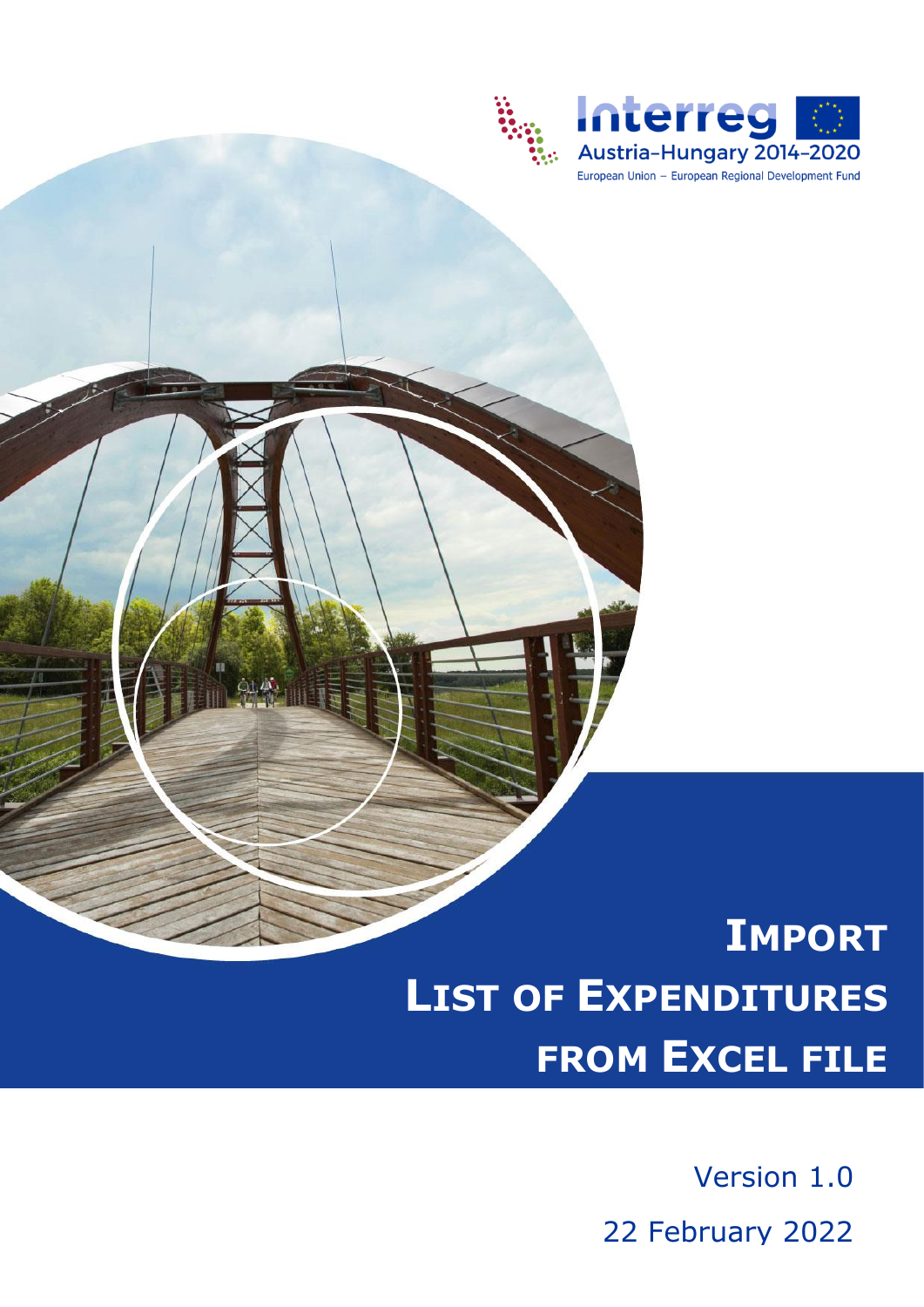## <span id="page-1-0"></span>**INDEX**

| <b>INDEX</b> |                                       |    |  |
|--------------|---------------------------------------|----|--|
| $\mathbf{1}$ | What is it for?                       | З. |  |
|              | 2 What is it not suitable for?        | 3  |  |
| 3            | Where can you find this function?     | З. |  |
| 4            | How does it work?                     | 4  |  |
| 5            | Data description of Excel import file | 5  |  |

Į.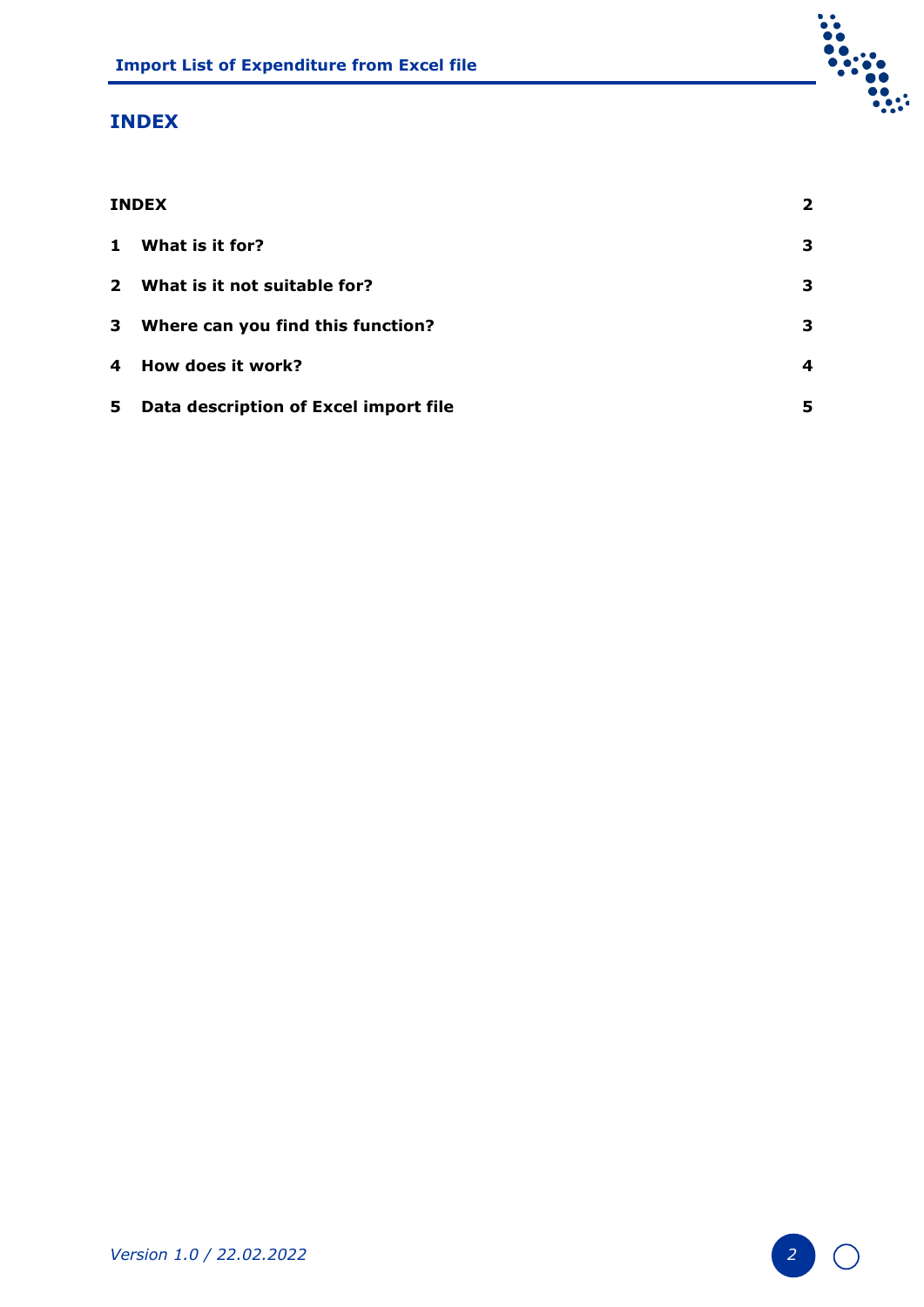

### <span id="page-2-0"></span>**1 What is it for?**

This manual describes how the "Import List of Expenditures from Excel file function should be used in eMS, the monitoring system of the INTERREG V-A Austria-Hungary programme. Using this function can

- transfer data exported from an accounting system into eMS, by using a dedicated Excel file;
- summarise large bulks of invoice data in a single Excel file and upload it directly instead of manually recording them one-by-one;
- in the rare case you had to resubmit a partner report, you can export all recorded invoices and after any needed corrections you can upload the whole list again in one;
- in all of these use cases you can save time in recording invoice data and reduce the overall time for the preparation of a partner report, and avoid typing errors compared to manual recording

#### <span id="page-2-1"></span>**2 What is it not suitable for?**

During the import the system is not performing content check, e.g. if you are recording an amount in the column dedicated for VAT for a Staff cost item, the eMS will not warn you. This function only will help you recording the data of expenditure into eMS, but the checking of data integrity is still your task and responsibility.

It is not possible to upload any file (e.g. the scanned invoice in pdf format) into the "Uploads" column of the sheet "List of Expenditure", it is necessary to do the upload manually.

#### <span id="page-2-2"></span>**3 Where can you find this function?**

Go to the partner level report, and click on the sheet "List of Expenditure". Under the table, you can find the section "List Of Expenditure Excel Upload" (marked with the red rectangle, on the picture below).

| <b>D</b> Export<br><b>B</b> Save Columns                     | Columns - |  |  | $1 - 15$ Of 34 | $14 - 4$ |
|--------------------------------------------------------------|-----------|--|--|----------------|----------|
| + Add Real Cost                                              |           |  |  |                |          |
| Download all attachments<br>List Of Expenditure Excel Upload |           |  |  |                |          |
| $+$ Upload                                                   |           |  |  |                |          |
| <b>B</b> Loe Excel Template                                  |           |  |  |                |          |

*Picture 1: The import section*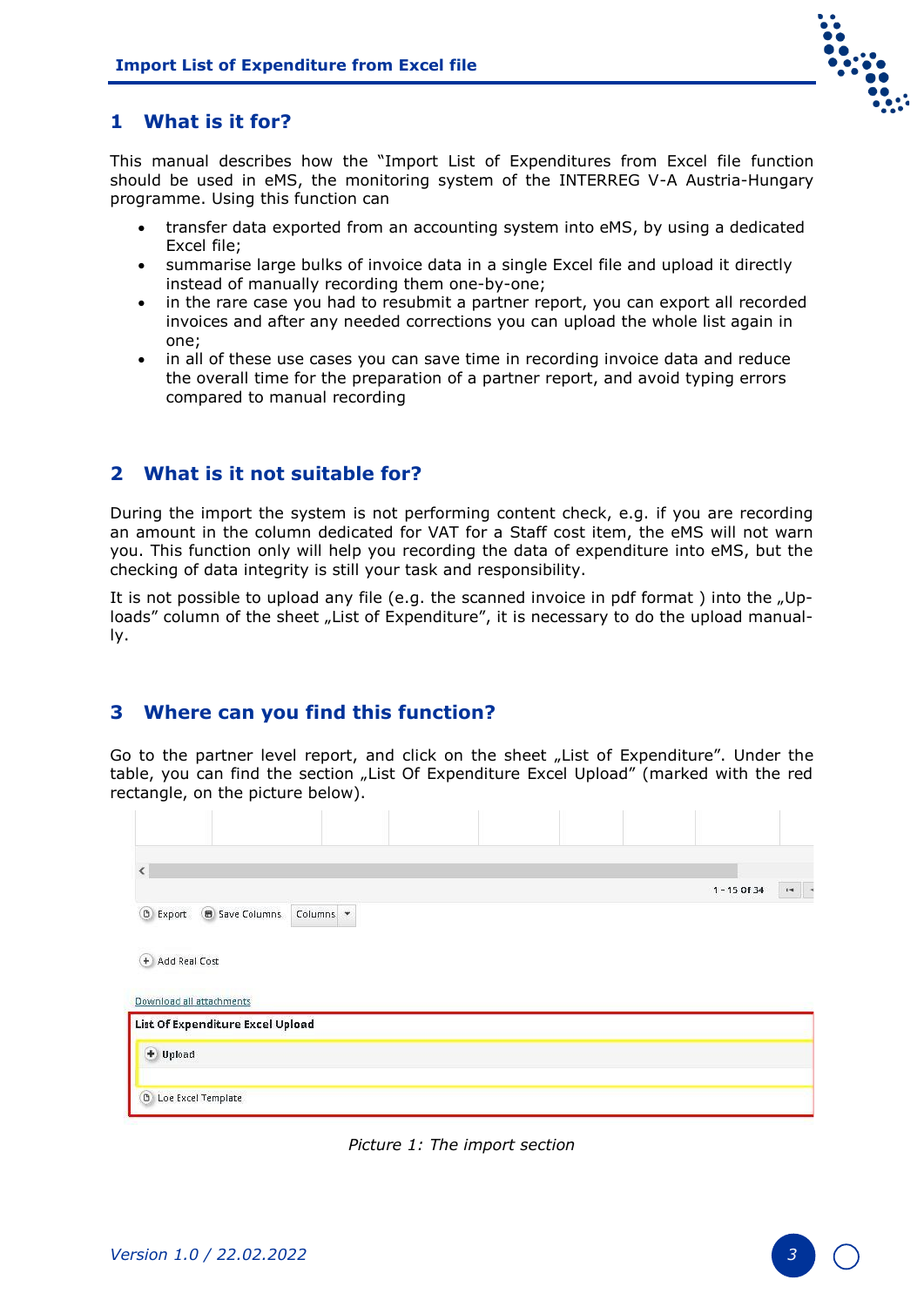

#### <span id="page-3-0"></span>**4 How does it work?**

- 1. Please download the Excel file template by clicking on the button next to "Loe Excel Template". The downloaded Excel file is filled in only with the headings.
- 2. Please fill in the columns with the necessary data (see details in chapter *[Data de](#page-4-0)[scription of Excel import file](#page-4-0)*).
- 3. Click on the Upload button, browse with the file explorer and select the Excel file for import. Another method is to drag the Excel file and drop it into the area marked with the yellow rectangle on Picture 1.
- 4. During the import eMS checks the obligatory fields, and shows the result of the import (also warnings and error messages), see Picture 2. For example, an error message will appear, if "M" is missing from column B, for the work package. Similarly, a warning message will appear, if in column D the same Invoice number is recorded in more than one different Excel rows. If there is an error in any Excel row, none of the content of the Excel file will be imported.



*Picture 2: Successful import message, above the upper menu in eMS*

5. After the successful import, a new button ("Undo Excel Upload") will temporarily appear (see Picture 3). Until you stay on the sheet "List of Expenditures" this button is visible, but after leaving and re-entering the page this button will disappear. Clicking on this button, enables to undo the (last) import. Previously recorded or imported items will remain, only the last imported list will be deleted.



*Picture 3: "Undo Excel Upload" button (temporary visible)*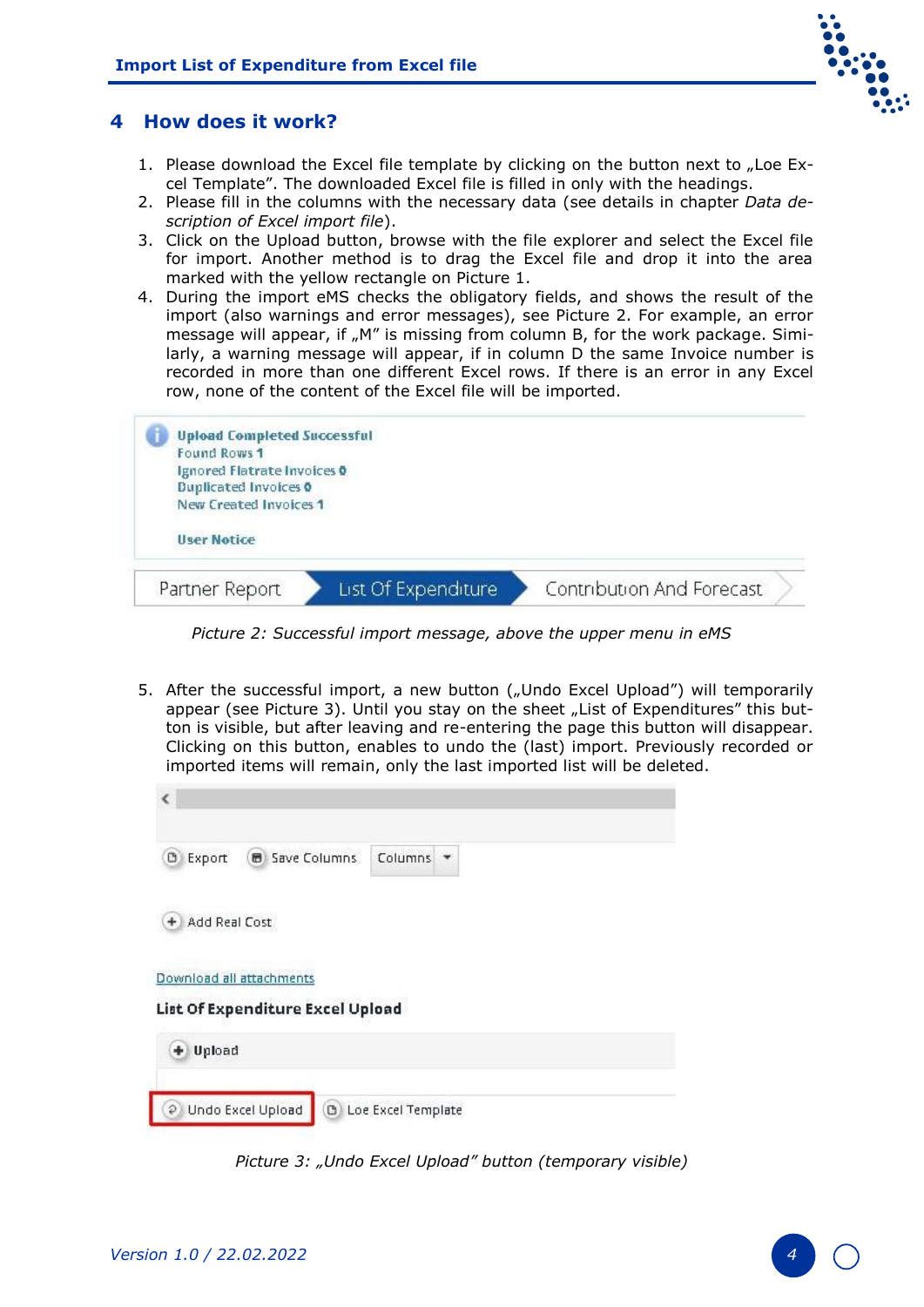

The import will add new items to the report, additionally to the previously recorded / imported expenditure items.

The imported items can be edited, changed or deleted similarly to the manually added items, until the submission of the partner report.

#### Budgetline <sup>2</sup> - Column A Description1  $\ddot{\phantom{1}}$ **PP Column G** Internal Reference Number  $\overline{\mathbf{r}}$ **Column C** Description<sub>2</sub> Invoice Number  $\overline{\mathbf{?}}$ **Column D Invoice Date**  $\overline{\mathbf{?}}$ **Column E Column H** Date Of Payment  $\overline{\mathbf{r}}$ **Column F** .<br>Partner Comment Currency  $\overline{\mathbf{?}}$ HUF - forint Column J  $\ddot{}$ **Column I** Conversion rate  $\overline{\mathbf{?}}$ (358.4200000000) Total Value Of Item In Original Currency **Column K**  $\overline{\mathbf{r}}$ Vat **Column L** Declared Amount In The Original Currency **Column M** Declared amount in Eur **Column N** Expenditure Outside (The Union Part Of) The Programme Area?

*Picture 4: Excel columns and their import-destination fields* 

| Column A,                               | Please use only the following values: Staff cost; External                                                                                                                                                                                 |  |  |  |  |
|-----------------------------------------|--------------------------------------------------------------------------------------------------------------------------------------------------------------------------------------------------------------------------------------------|--|--|--|--|
| (Budget<br>obligatory<br>field<br>Line) | expertise and services; Travel and accommodation;<br><b>Equipment; Infrastructure and works; Net Revenue.</b>                                                                                                                              |  |  |  |  |
|                                         | Please don't import any item into such category if the item<br>calculated based on flat rate (e.g. Office and administration,<br>or Staff cost in some partners). These values will be calcu-<br>lated automatically by the eMS, as usual. |  |  |  |  |
|                                         | <b>Tip:</b> You can get the exact budget category name from the<br>export of a previous report.                                                                                                                                            |  |  |  |  |
| Column B,                               | In eMS of INTERREG V-A Austria-Hungary programme,                                                                                                                                                                                          |  |  |  |  |
| obligatory field (Wp)                   | please always insert into this column, M".                                                                                                                                                                                                 |  |  |  |  |
| Column C, (Int Ref No)                  | Internal reference number                                                                                                                                                                                                                  |  |  |  |  |
| Column D, (Inv No)                      | ID number of invoice                                                                                                                                                                                                                       |  |  |  |  |
| Column<br>$E,$ (Inv<br>Date)            | Issue date of invoice.                                                                                                                                                                                                                     |  |  |  |  |
|                                         | Date format can be YYYY.MM.DD or DD.MM.YYYY                                                                                                                                                                                                |  |  |  |  |
| Column F, (Paym<br>Date)                | Date of payment.                                                                                                                                                                                                                           |  |  |  |  |
|                                         | Date format can be YYYY.MM.DD or DD.MM.YYYY                                                                                                                                                                                                |  |  |  |  |
| Column<br>G,<br>(Description<br>(1))    | Name of Supplier                                                                                                                                                                                                                           |  |  |  |  |
| Column H, (Description2)                | Description                                                                                                                                                                                                                                |  |  |  |  |
| Column I, (Partner Com-<br>ment)        | Partner's comment                                                                                                                                                                                                                          |  |  |  |  |

# <span id="page-4-0"></span>**5 Data description of Excel import file**